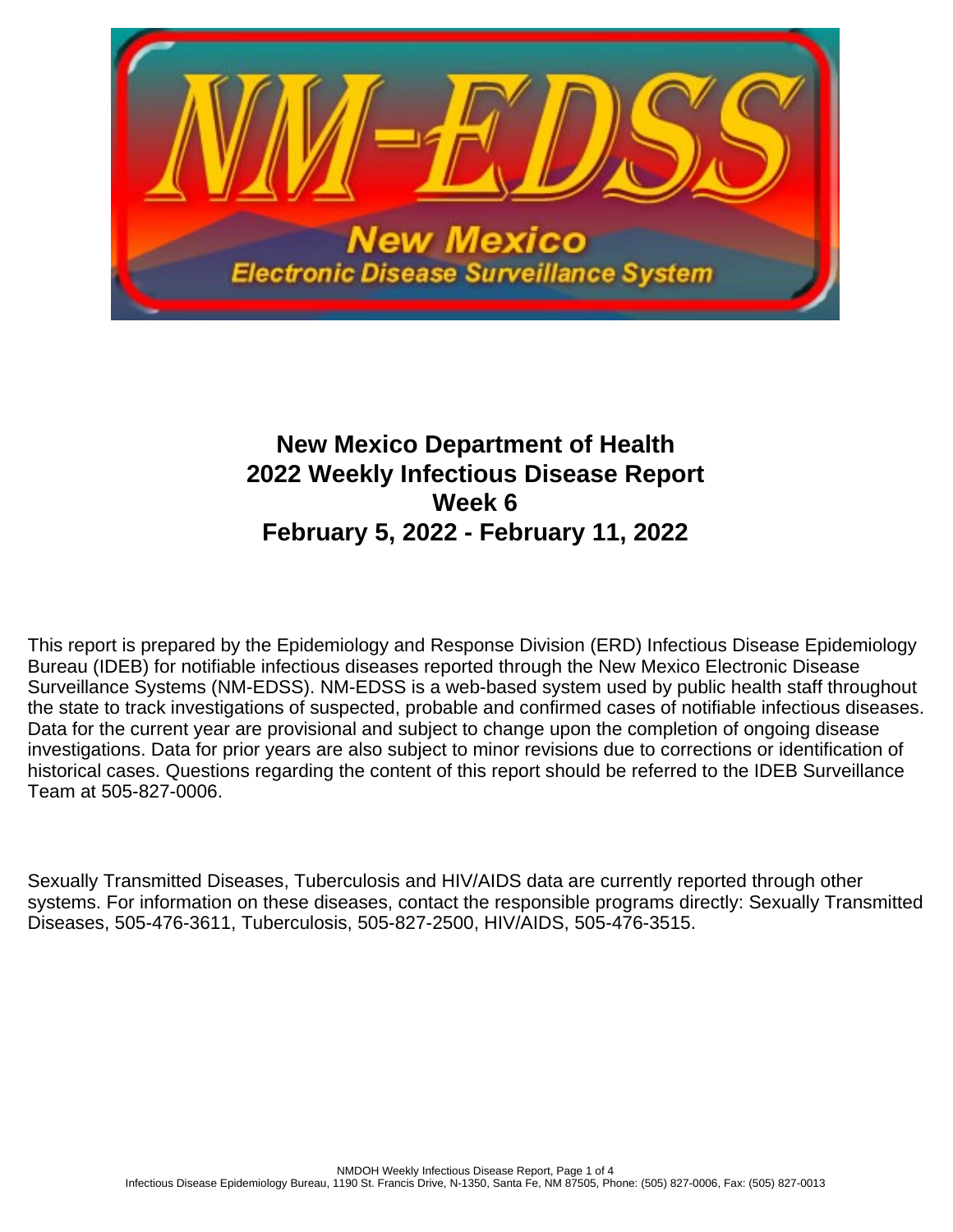## **Monthly Trends for Selected Notifiable Infectious Diseases As of February 11, 2022**

Includes probable and confirmed cases only.

Data for the current year are provisional and may change significantly upon the completion of ongoing investigations. Data for prior years are also subject to minor revisions due to corrections or identification of historical cases.

#### **Number of Reported Cases of Campylobacteriosis by Month**

#### **Number of Reported Cases of Salmonellosis by Month**









 **Number of Reported Cases of Shigellosis by Month**





 **Number of Reported Cases of Shiga toxin-producing E. coli by Month**







NMDOH Weekly Infectious Disease Report, Page 2 of 4<br>Infectious Disease Epidemiology Bureau, 1190 St. Francis Drive, N-1350, Santa Fe, NM 87505, Phone: (505) 827-0006, Fax: (505) 827-0013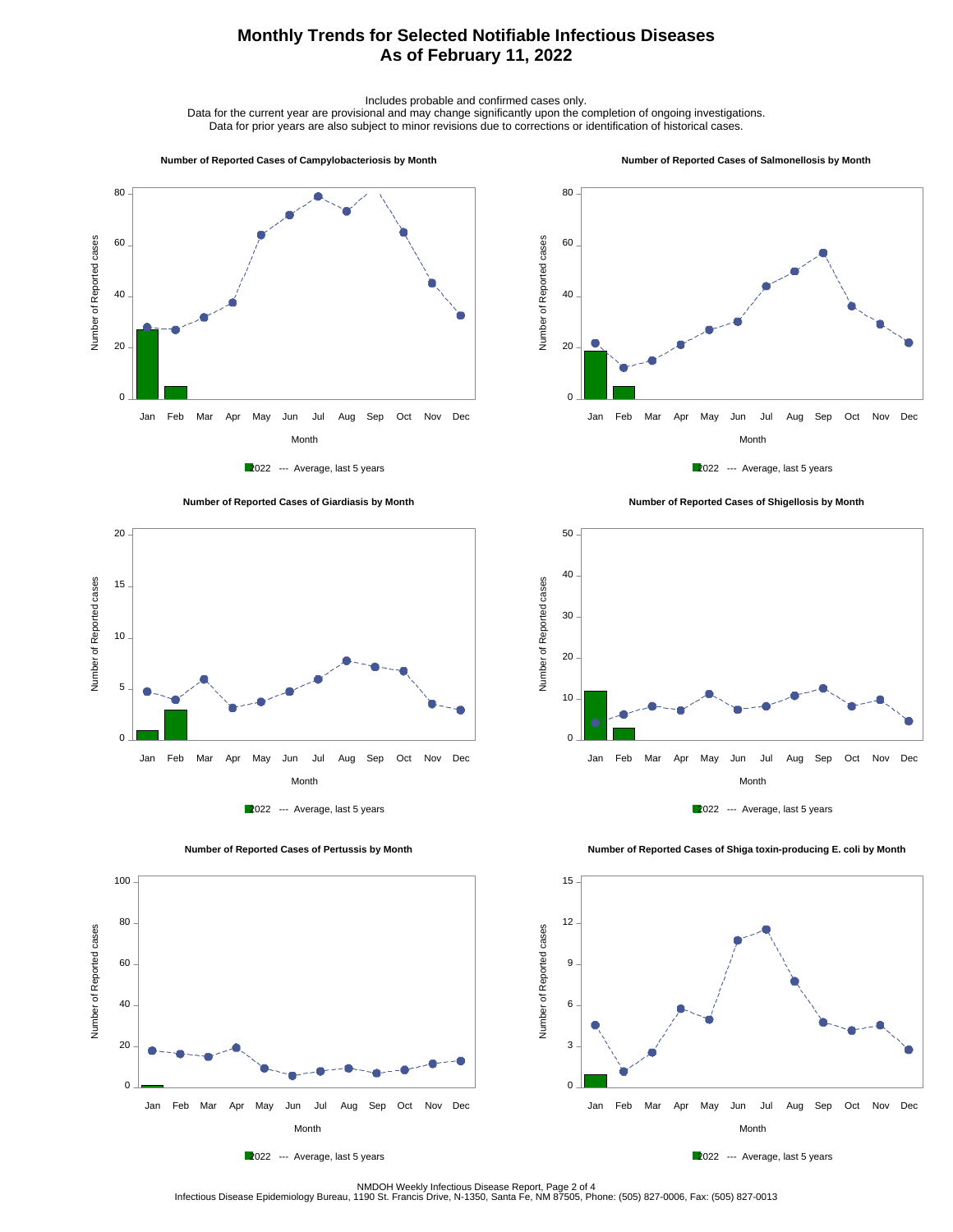## **Summary of Notifiable Infectious Diseases Reported to the New Mexico Electronic Disease Surveillance System (NM-EDSS) As of February 11, 2022**

Includes probable and confirmed cases only.<br>Data for the current year are provisional and may change significantly upon the completion of ongoing investigations.<br>Data for prior years are also subject to minor revisions due

| Condition                                         | <b>This</b><br>week | 5-year<br>weekly<br>average | Week<br>diff | Last 4<br>weeks | 5-year<br>4-week<br>average | Last 4<br>weeks<br>diff | <b>YTD</b><br>2022 | 5-year<br><b>YTD</b><br>average | <b>YTD</b><br>diff | Total<br>2021  | <b>Total</b><br>2020 |
|---------------------------------------------------|---------------------|-----------------------------|--------------|-----------------|-----------------------------|-------------------------|--------------------|---------------------------------|--------------------|----------------|----------------------|
| 2019 Corona Virus                                 | 6384                | 596                         | 5788         | 77786           | 3173                        | 74613                   | 128095             | 6227                            | 121868             | 204391         | 149490               |
| Acute flaccid myelitis                            | 0                   | $\mathsf 0$                 | 0            | 0               | $\pmb{0}$                   | $\pmb{0}$               | $\pmb{0}$          | 0                               | $\mathsf 0$        | 0              | 0                    |
| Amebiasis                                         | 0                   | 0                           | $\pmb{0}$    | 0               | 0                           | $\pmb{0}$               | 0                  | 0                               | $\pmb{0}$          | 0              | 0                    |
| Botulism, foodborne                               | 0                   | 0                           | 0            | 0               | 0                           | $\mathbf 0$             | $\pmb{0}$          | 0                               | $\mathbf 0$        | 0              | 0                    |
| Botulism, infant                                  | 0                   | 0                           | 0            | 0               | 0                           | 0                       | $\pmb{0}$          | 0                               | $\pmb{0}$          | $\overline{2}$ | $\mathbf{1}$         |
| Botulism, wound                                   | 0                   | 0                           | 0            | 0               | 0                           | $\mathbf 0$             | $\pmb{0}$          | 0                               | $\pmb{0}$          | 5              | $\mathbf{1}$         |
| <b>Brucellosis</b>                                | $\pmb{0}$           | $\pmb{0}$                   | 0            | 0               | $\pmb{0}$                   | $\mathsf 0$             | $\pmb{0}$          | 0                               | $\pmb{0}$          | $\overline{2}$ | 0                    |
| Campylobacteriosis                                | 1                   | $\overline{7}$              | $-6$         | 13              | 28                          | $-15$                   | 33                 | 41                              | -8                 | 646            | 458                  |
| Chikungunya Virus                                 | 0                   | 0                           | 0            | 0               | 0                           | $\mathbf 0$             | $\pmb{0}$          | 0                               | $\mathbf 0$        | $\mathbf{1}$   | 0                    |
| Cholera                                           | 0                   | $\mathsf 0$                 | $\pmb{0}$    | 0               | 0                           | $\pmb{0}$               | $\pmb{0}$          | 0                               | $\pmb{0}$          | $\mathbf{1}$   | 0                    |
| Colorado Tick Fever                               | 0                   | 0                           | 0            | 0               | 0                           | $\mathbf 0$             | $\pmb{0}$          | 0                               | $\mathbf 0$        | 0              | 0                    |
| Cryptosporidiosis                                 | $\mathbf{1}$        | $\mathsf 0$                 | $\mathbf{1}$ | $\overline{2}$  | $\ensuremath{\mathsf{3}}$   | $-1$                    | 3                  | 5                               | $-2$               | 66             | 36                   |
| Cyclosporiasis                                    | 0                   | 0                           | 0            | 0               | 0                           | $\mathbf 0$             | $\mathbf{1}$       | 0                               | $\mathbf{1}$       | 12             | 6                    |
| Cysticercosis (Taenia solium)                     | $\pmb{0}$           | $\mathsf 0$                 | $\pmb{0}$    | 0               | $\pmb{0}$                   | $\mathbf 0$             | $\pmb{0}$          | 0                               | $\pmb{0}$          | 0              | $\mathbf{1}$         |
| Dengue Fever                                      | 0                   | 0                           | 0            | 0               | 0                           | 0                       | $\pmb{0}$          | 0                               | $\pmb{0}$          | 0              | $\mathbf{1}$         |
| Ehrlichiosis, chaffeensis                         | 0                   | 0                           | 0            | 0               | 0                           | $\mathbf 0$             | $\pmb{0}$          | 0                               | $\mathbf 0$        | 0              | 0                    |
| Giardiasis                                        | 1                   | $\mathbf{1}$                | 0            | 4               | 4                           | 0                       | 5                  | 6                               | $-1$               | 39             | 47                   |
| Group A Streptococcus, invasive                   | 3                   | $\overline{7}$              | $-4$         | 27              | 31                          | -4                      | 50                 | 45                              | $\sqrt{5}$         | 357            | 320                  |
| Group B Streptococcus, invasive                   | 1                   | 4                           | $-3$         | 10              | 18                          | -8                      | 15                 | 29                              | $-14$              | 209            | 230                  |
| Haemophilus influenzae, invasive                  | 0                   | $\mathbf{1}$                | $-1$         | 1               | 5                           | $-4$                    | 3                  | 8                               | $-5$               | 21             | 29                   |
| Hansen disease (Leprosy)                          | 0                   | 0                           | 0            | 0               | 0                           | $\mathbf 0$             | $\pmb{0}$          | 0                               | $\mathbf 0$        | 0              | 0                    |
| Hantavirus pulmonary syndrome                     | $\pmb{0}$           | $\pmb{0}$                   | 0            | 0               | $\pmb{0}$                   | $\pmb{0}$               | $\pmb{0}$          | 0                               | $\pmb{0}$          | $\mathbf{1}$   | $\mathbf{1}$         |
| Hemolytic uremic synd, postdiarrheal              | 0                   | 0                           | 0            | 0               | 0                           | $\mathbf 0$             | 0                  | 0                               | $\pmb{0}$          | 0              | 0                    |
| Hepatitis A, acute                                | 0                   | $\mathbf{1}$                | $-1$         | 0               | $\overline{\mathbf{4}}$     | -4                      | 0                  | 6                               | -6                 | 6              | 10                   |
| Hepatitis B Viral Infection, Perinatal            | 0                   | 0                           | 0            | $\mathbf 0$     | $\pmb{0}$                   | 0                       | $\mathbf 0$        | 0                               | 0                  | $\overline{2}$ | 0                    |
| Hepatitis B virus infection, Chronic              | $\mathbf{1}$        | 3                           | $-2$         | 6               | 11                          | -5                      | 20                 | 17                              | 3                  | 129            | 104                  |
| Hepatitis B, acute                                | $\mathbf{1}$        | $\pmb{0}$                   | $\mathbf{1}$ | $\mathbf{1}$    | $\pmb{0}$                   | $\mathbf{1}$            | $\mathbf{1}$       | 0                               | $\mathbf{1}$       | $\overline{2}$ | $\mathsf 0$          |
| Hepatitis C Virus Infection, chronic or resolved* | 35                  | 36                          | $-1$         | 120             | 146                         | $-26$                   | 212                | 216                             | $-4$               | 304            | 156                  |
| Hepatitis C, acute                                | 0                   | $\pmb{0}$                   | 0            | $\mathbf{1}$    | $\mathbf{1}$                | 0                       | $\mathbf{1}$       | $\overline{2}$                  | $-1$               | 0              | $\mathbf{1}$         |
| Hepatitis E, acute                                | 0                   | $\pmb{0}$                   | 0            | 0               | $\pmb{0}$                   | 0                       | 0                  | 0                               | $\mathbf 0$        | 0              | 0                    |
| Influenza-associated Pediatric Mortality          | 0                   | $\mathsf 0$                 | 0            | 0               | $\mathbf{1}$                | $-1$                    | $\pmb{0}$          | $\mathbf{1}$                    | $-1$               | 0              | 3                    |
| Legionellosis                                     | 0                   | $\mathsf 0$                 | 0            | 0               | $\mathbf{1}$                | $-1$                    | $\mathbf{1}$       | $\mathbf{1}$                    | $\mathsf 0$        | 23             | 17                   |
| Listeriosis                                       | 0                   | $\mathsf 0$                 | 0            | $\mathbf{1}$    | $\mathsf 0$                 | $\mathbf{1}$            | $\mathbf{1}$       | 0                               | $\mathbf{1}$       | 3              | 4                    |
| Lyme disease                                      | 0                   | $\mathsf 0$                 | 0            | 0               | $\mathsf 0$                 | 0                       | 0                  | 0                               | $\mathbf 0$        | $\overline{2}$ | 0                    |
| Malaria                                           | 0                   | $\pmb{0}$                   | 0            | 0               | $\pmb{0}$                   | 0                       | 0                  | 0                               | 0                  | $\mathbf{1}$   | $\mathbf{1}$         |
| Measles (Rubeola)                                 | 0                   | $\pmb{0}$                   | 0            | 0               | $\pmb{0}$                   | 0                       | 0                  | 0                               | $\mathsf 0$        | $\mathbf{1}$   | 0                    |

\*Data are affected by significant reporting delays